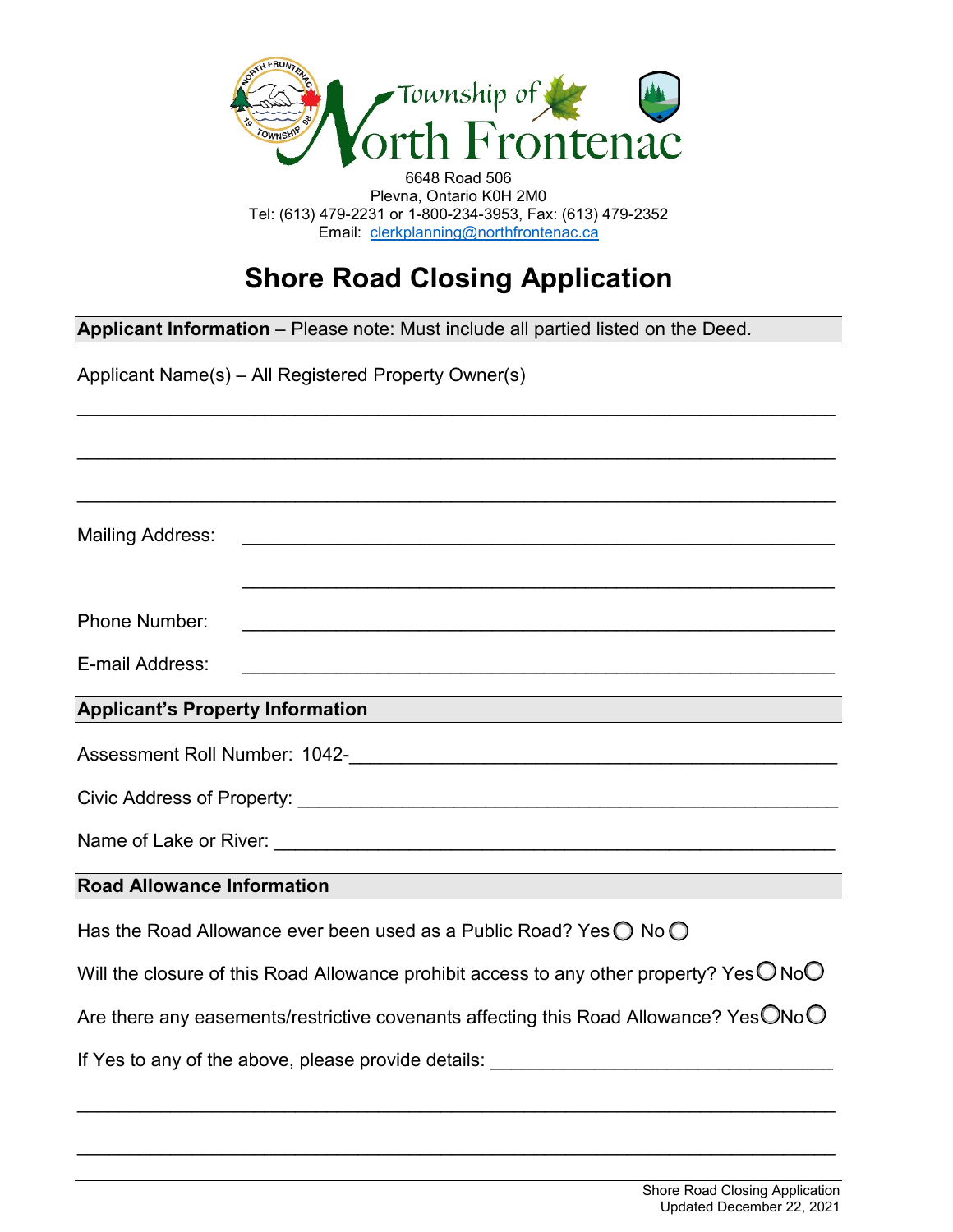### **Applicant's Solicitor Information**

| Name of Firm:           |                                                                                                                      |
|-------------------------|----------------------------------------------------------------------------------------------------------------------|
| <b>Mailing Address:</b> | <u> 1980 - Johann Johann Stormann (b. 1980)</u>                                                                      |
|                         |                                                                                                                      |
| <b>Solicitor Name:</b>  |                                                                                                                      |
|                         |                                                                                                                      |
| E-mail Address:         | <u> 1980 - John Stein, mars and de Britain and de Britain and de Britain and de Britain and de Britain and de Br</u> |
|                         |                                                                                                                      |

#### **Notice of Collection of Personal Information**

The personal information collected on this form is collected under the authority of the Sale and Disposition of Land Policy, and will be used to process your request to purchase a portion of a road allowance owned by the Municipality. Please be aware the information collected in this Application will be public information and will be provided in the applicable Agenda which is posted on the Township's website. Questions about this collection should be addressed to the Clerk/Planning Manager at 6648 Road 506, Plevna, ON K0H 2M0; by telephone at 613-479-2231 ext. 225; or by email to the Clerk Planning Manager at [clerkplanning@](mailto:clerkplanning@northfrontenac.ca)northfrontenac.ca.

 **Note:** Please be advised the abutting property owners on either side of the subject road allowance will be notified in writing of your intention to purchase the road allowance abutting your property.

#### **Applicant(s) Signature**

| Date: |
|-------|
| Date: |
| Date: |
| Date: |